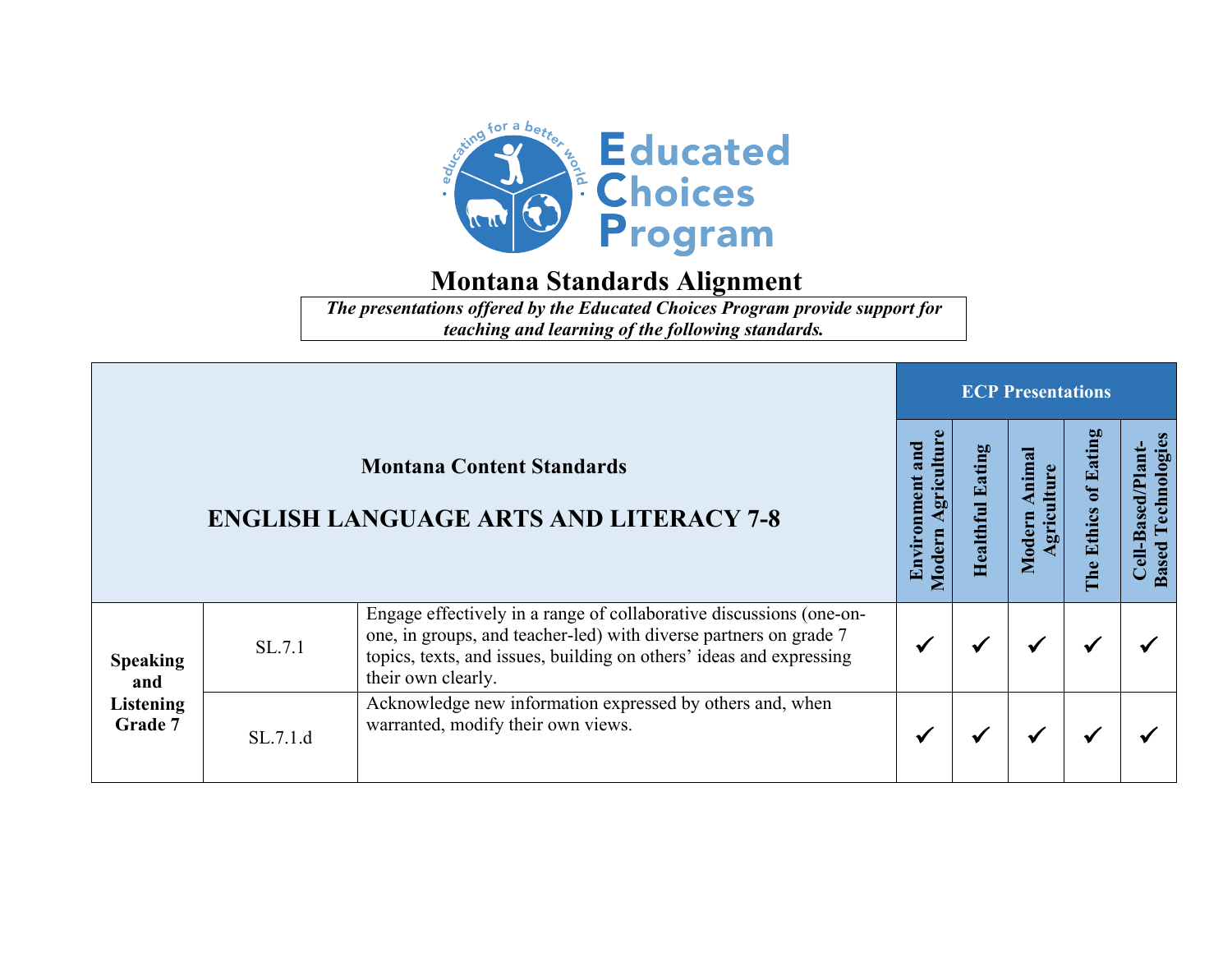| <b>Speaking</b><br>and<br><b>Listening</b><br>Grade 7 | SL.7.2   | Analyze the main ideas and supporting details presented in diverse<br>media and formats (e.g., visually, quantitatively, orally) and explain<br>how the ideas clarify a topic, text, or issue under study.                            |  |  |  |
|-------------------------------------------------------|----------|---------------------------------------------------------------------------------------------------------------------------------------------------------------------------------------------------------------------------------------|--|--|--|
|                                                       | SL.7.3   | Delineate a speaker's argument and specific claims, evaluating the<br>soundness of the reasoning and the relevance and sufficiency of the<br>evidence.                                                                                |  |  |  |
| <b>Speaking</b><br>and<br><b>Listening</b><br>Grade 8 | SL.8.1   | Engage effectively in a range of collaborative discussions (one-on-<br>one, in groups, and teacher-led) with diverse partners on grade 8<br>topics, texts, and issues, building on others' ideas and expressing<br>their own clearly. |  |  |  |
|                                                       | SL.8.1.c | Pose questions that connect the ideas of several speakers and respond<br>to others' questions and comments with relevant evidence,<br>observations, and ideas.                                                                        |  |  |  |
|                                                       | SL.8.1.d | Acknowledge new information expressed by others, and, when<br>warranted, qualify or justify their own views in light of the evidence<br>presented.                                                                                    |  |  |  |
|                                                       | SL.8.2   | Analyze the purpose of information presented in diverse media and<br>formats (e.g., visually, quantitatively, orally) and evaluate the<br>motives (e.g., social, commercial, political) behind its presentation.                      |  |  |  |
|                                                       | SL.8.3   | Delineate a speaker's argument and specific claims, evaluating the<br>soundness of the reasoning and relevance and sufficiency of the<br>evidence and identifying when irrelevant evidence is introduced.                             |  |  |  |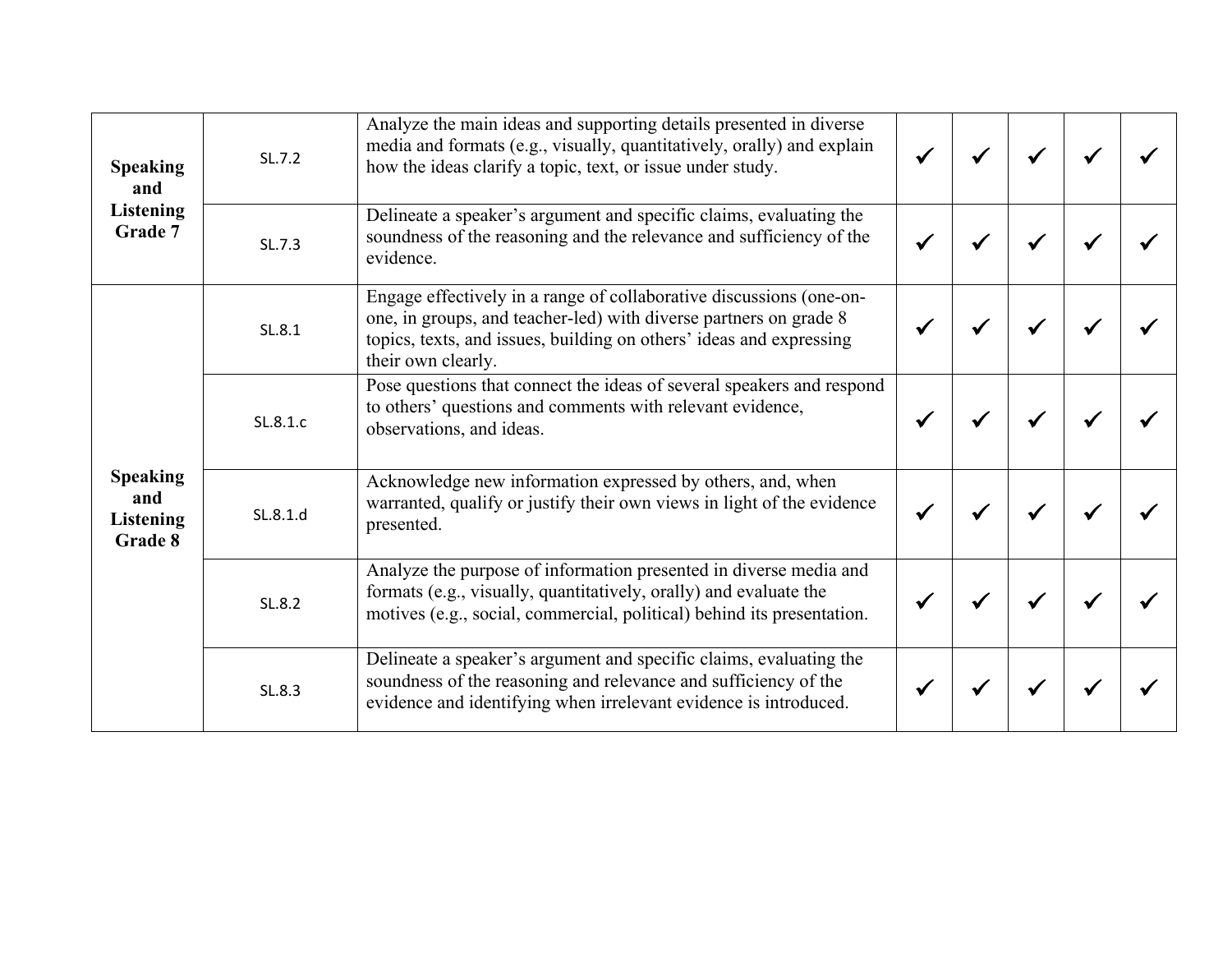|                  |                |                                                                                                                                                    |                                       | <b>ECP Presentations</b> |                              |                      |                                                |
|------------------|----------------|----------------------------------------------------------------------------------------------------------------------------------------------------|---------------------------------------|--------------------------|------------------------------|----------------------|------------------------------------------------|
|                  |                | <b>Montana Content Standards</b><br><b>HEALTH ENHANCEMENT 7-8</b>                                                                                  | Modern Agriculture<br>Environment and | <b>Healthful Eating</b>  | Modern Animal<br>Agriculture | The Ethics of Eating | <b>Based Technologies</b><br>Cell-Based/Plant- |
|                  |                | Discuss the relationship between healthy behaviors and personal health;                                                                            |                                       |                          |                              |                      |                                                |
|                  | $\mathbf{1}$   |                                                                                                                                                    |                                       | $\checkmark$             |                              |                      |                                                |
|                  |                | Describe the benefits of and barriers to practicing healthy behaviors;                                                                             |                                       |                          |                              |                      |                                                |
|                  | $\overline{2}$ |                                                                                                                                                    |                                       | $\checkmark$             |                              |                      |                                                |
| Health           |                | Analyze behaviors that promote health enhancing strategies for issues<br>such as substance abuse prevention, nutrition, sexual activity, exercise, |                                       |                          |                              |                      |                                                |
| <b>Education</b> | 3              | injury and disease prevention, and stress management,                                                                                              |                                       | ✔                        |                              |                      |                                                |
|                  |                | Analyze the potential consequences of engaging in risky behaviors;                                                                                 |                                       |                          |                              |                      |                                                |
|                  | 4              |                                                                                                                                                    |                                       | $\checkmark$             |                              |                      |                                                |
|                  |                | Discuss ways environmental factors affect health;                                                                                                  |                                       |                          |                              |                      |                                                |
|                  | $\overline{7}$ |                                                                                                                                                    | $\checkmark$                          | √                        |                              |                      |                                                |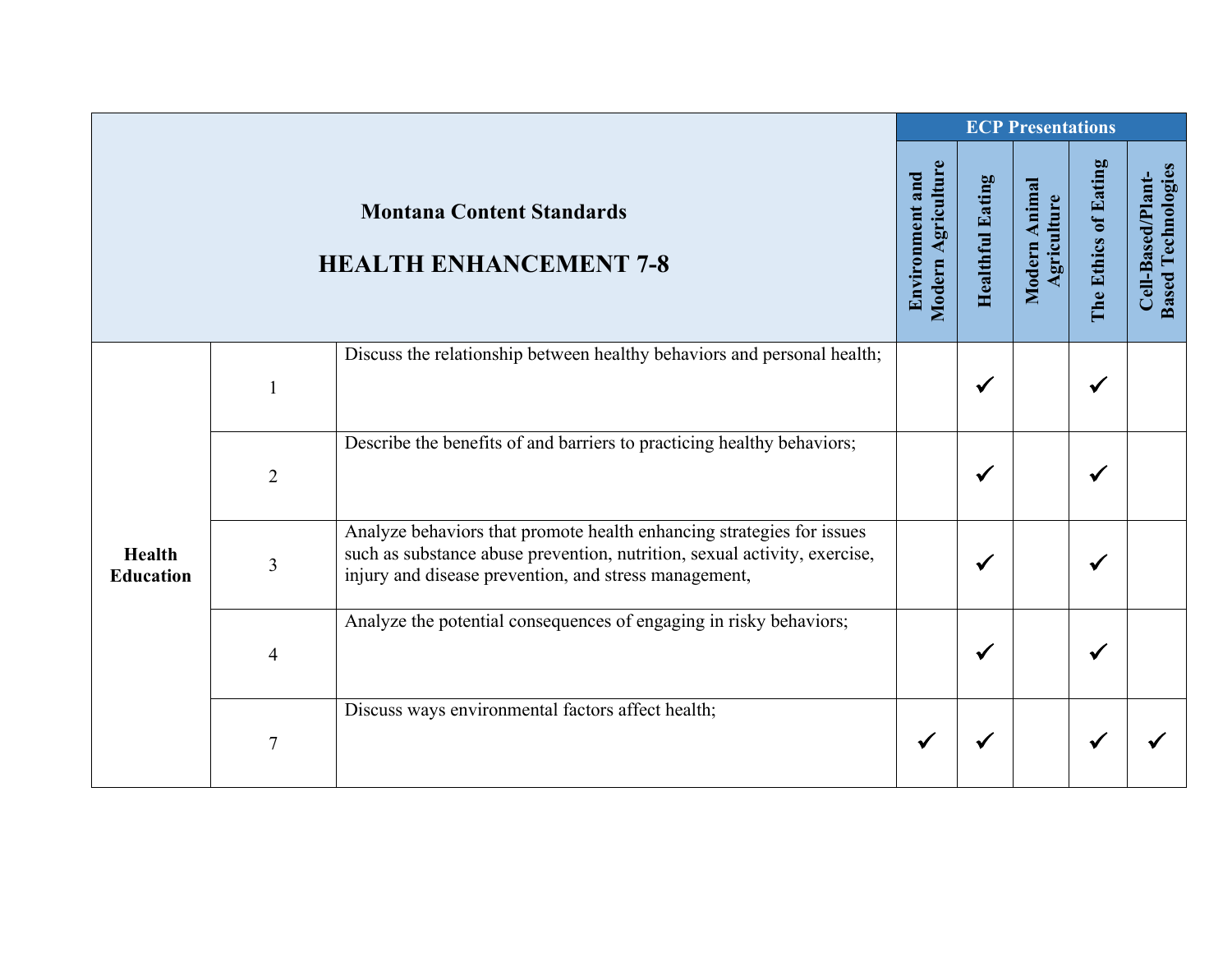| <b>Health</b><br><b>Education</b> | 13 | Explain how family and culture influence the health of adolescents;                                               |              | $\checkmark$ |              | ✔ |  |
|-----------------------------------|----|-------------------------------------------------------------------------------------------------------------------|--------------|--------------|--------------|---|--|
|                                   | 14 | Explain how the perception of societal norms influence healthy and<br>unhealthy behaviors;                        |              | $\checkmark$ |              |   |  |
|                                   | 15 | Explain the influence of personal values and beliefs on individual health<br>practices and behaviors;             | $\checkmark$ | ✔            |              |   |  |
|                                   | 19 | Explain the influence of technology on personal and family health;                                                |              |              |              |   |  |
|                                   | 32 | Distinguish between safe, healthy, and unhealthy alternatives to health-<br>related issues or problems;           | $\checkmark$ | ✔            |              |   |  |
|                                   | 33 | Predict the potential short-term and long-term impact of health and<br>safety-related options on self and others; | $\checkmark$ |              |              |   |  |
|                                   | 40 | Explain the importance of assuming responsibility for personal health<br>behaviors;                               | $\checkmark$ | $\checkmark$ | $\checkmark$ |   |  |
|                                   | 41 | Describe behaviors to avoid or reduce health risks to self and others;                                            |              | √            |              |   |  |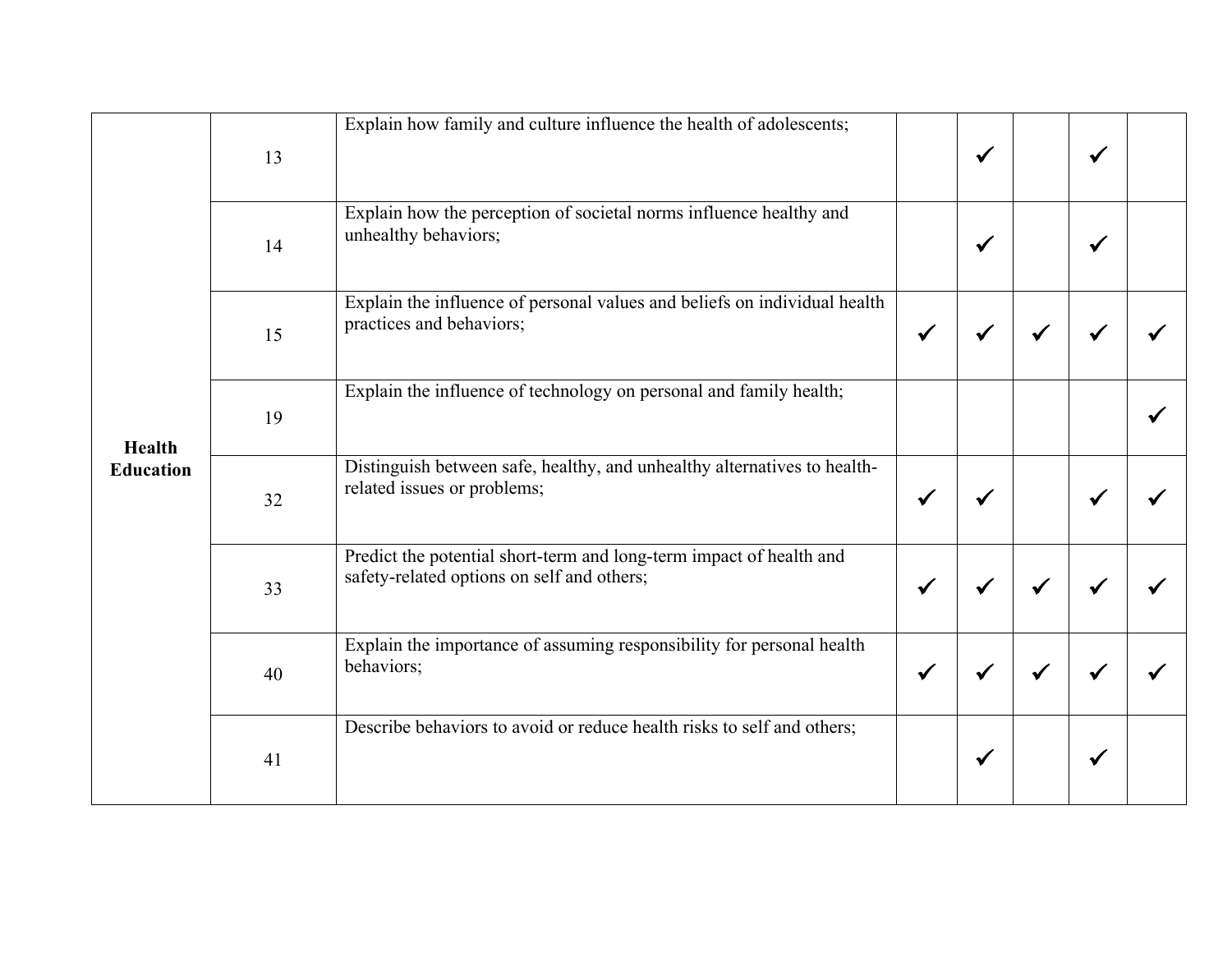|                                                    |             |                                                                                                                                                                 |                                            |                     | <b>ECP Presentations</b>      |                      |                                                  |  |  |  |  |
|----------------------------------------------------|-------------|-----------------------------------------------------------------------------------------------------------------------------------------------------------------|--------------------------------------------|---------------------|-------------------------------|----------------------|--------------------------------------------------|--|--|--|--|
| <b>Montana Standards</b><br><b>SCIENCE 7-8</b>     |             |                                                                                                                                                                 | griculture<br>and<br>Environment<br>Modern | Eating<br>Healthful | nimal<br>griculture<br>Modern | The Ethics of Eating | Technologies<br>Cell-Based/Plant<br><b>Based</b> |  |  |  |  |
| <b>Earth and</b><br><b>Space</b><br><b>Science</b> | $MS-ESS3-2$ | analyze and interpret data on natural hazards to forecast future<br>catastrophic events and inform the development of technologies to<br>mitigate their effects | ✔                                          |                     |                               | ✔                    |                                                  |  |  |  |  |
|                                                    | MS-ESS3-3   | apply scientific principles to design a method for monitoring and<br>minimizing a human impact on the environment.                                              | ✔                                          |                     |                               | ✔                    |                                                  |  |  |  |  |